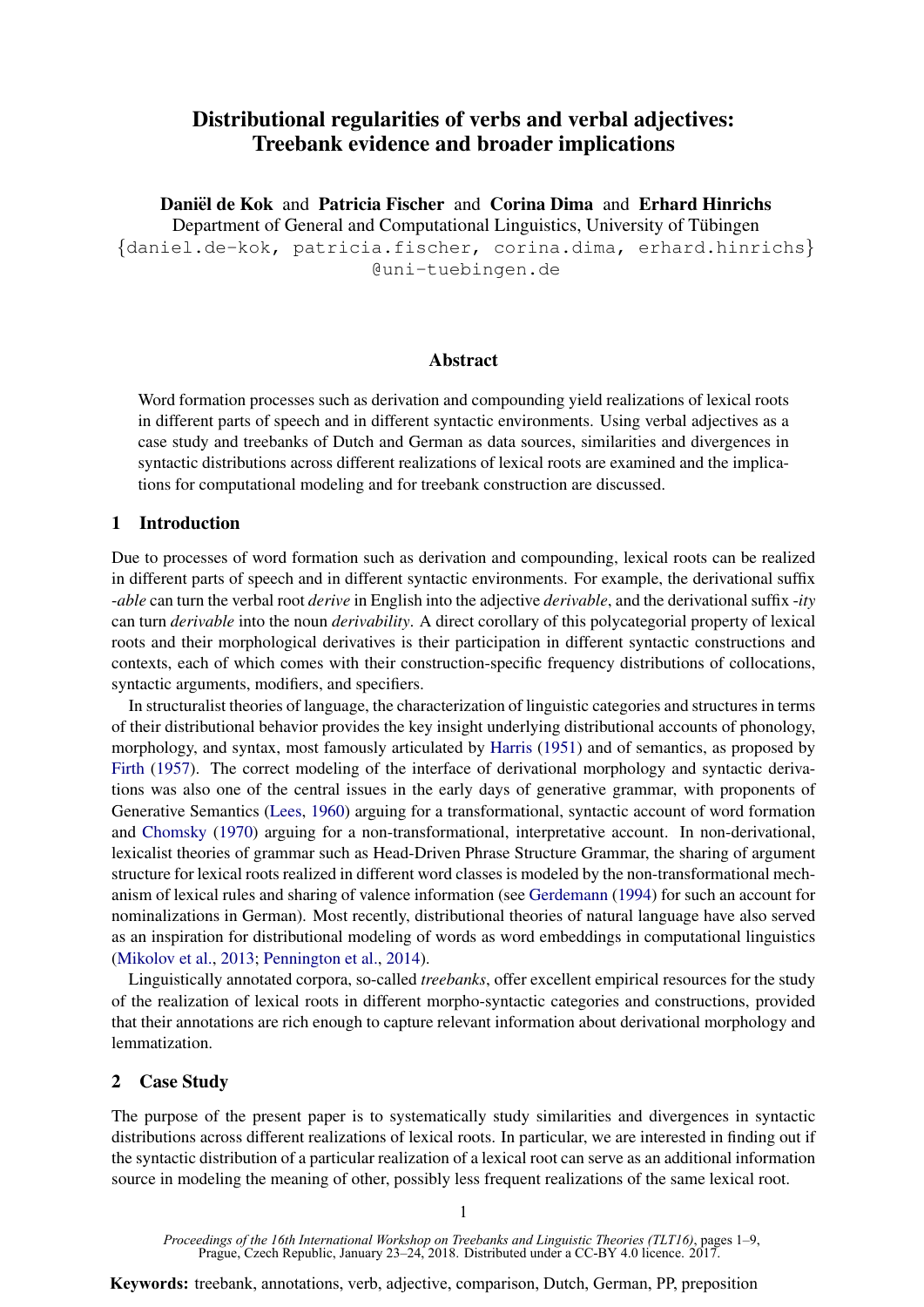The paper focuses on a case study of the morpho-syntactic category of adjectives, and within that category on verbal adjectives such as *gegeten* 'eaten' in Dutch and *verloren* 'lost' in German, which are derived from the verbal roots *eten* 'to-eat' and *verlieren* 'to-loose', respectively. Verbal adjectives are of primary interest here since their syntactic distribution is that of an adjective, yet at the same time resembles the syntactic distribution of the verbs from which they are derived. As other adjectives, verbal adjectives occur in three syntactic environments: in attributive, pre-nominal position, in predicative position and in adverbial position, as exemplified in (1a), (1b), and (1c) respectively.

- $(1)$  a. [the [elected] Die [gewählten / wählenden ] / Weitere [gewählte / wählende ] ] Mitglieder stimmten zu. / voting ] / more [ elected / voting ] ] members agreed .
	- b. Die Mitglieder sind gewählt. The members are elected.
	- c. Sie gaben frustriert auf. They gave frustrated in.

Such adjectives are identical in form to the past participles of the verbs they are derived from. Their adjectival nature is underscored by the fact that they exhibit the same strong/weak inflectional alternation characteristic of adjectives in attributive position, as shown in (1a). Such inflectional variation does not occur in predicative and adverbial position so that the distinction between past participle verbs and verbal adjectives cannot be established in terms of linguistic form, but only in terms of syntactic environment. Moreover, present participles occur as predicative adjectives only in lexicalized cases (Lenz, 1993).

At the same time, verbal adjectives share the same type of arguments and modifiers with the verbs that they derive from. This includes in particular prepositional arguments and modifiers. Since the correct attachment of prepositional phrases is notoriously difficult for rule-based and statistical parsers alike, the present study focuses on the distributions of prepositions that are governed by verbs and verbal adjectives. We focus on prepositions in PP modifiers, as well as prepositional complements (PC) of verbs, as illustrated in (2).



As discussed in more detail in Section 4, our goal is to predict the distribution of prepositions governed by verbal adjectives from the distributions of the corresponding verbs. When dealing with ambiguous PP attachments to verbal adjectives, the information gained from the distribution of the corresponding verbs can be instrumental in choosing the correct attachment, especially in the case of predicative adjectives.

The current study uses data from two treebanks: the Lassy Large treebank (Van Noord et al., 2013) of written Dutch and the TüBa-D/DP treebank of written German (taz/Wikipedia sections).

# 3 Delineating the Domain of Verbal Adjectives

Since verbal adjectives combine properties of verbs and adjectives, it is to be expected that there are certain cases where the boundaries between verbal adjectives and verbs/adjectives are not as clear. In this section, we discuss these boundaries and their ramifications for our study.

#### 3.1 Distinguishing Verbal Adjectives from Verbal Participles

An ongoing topic of debate is the word category of past participles that are governed by verbs which can either be auxiliary or copular. Consider (3), where the Dutch past participle form *gewaarborgd* 'guaranteed' can be analyzed as a verb participle that forms the verb cluster governed by the auxiliary verb *zijn* 'are' or a verbal adjective that is the predicative complement to the copular verb *zijn*.

(3) De obligaties [ zijn / worden ] gewaarborgd door het Vlaams Gewest. The bonds [ are / are-being ] guaranteed by the Flemish region.

In Dutch, such ambiguities occur with several verbs that can have auxiliary and copular readings, most prominently *zijn* 'to-be', *worden* 'to-become', and *blijven* 'to-remain'.<sup>1</sup> In German only past participles

<sup>&</sup>lt;sup>1</sup>The ambiguity does not occur in all word orders (Zwart, 2011).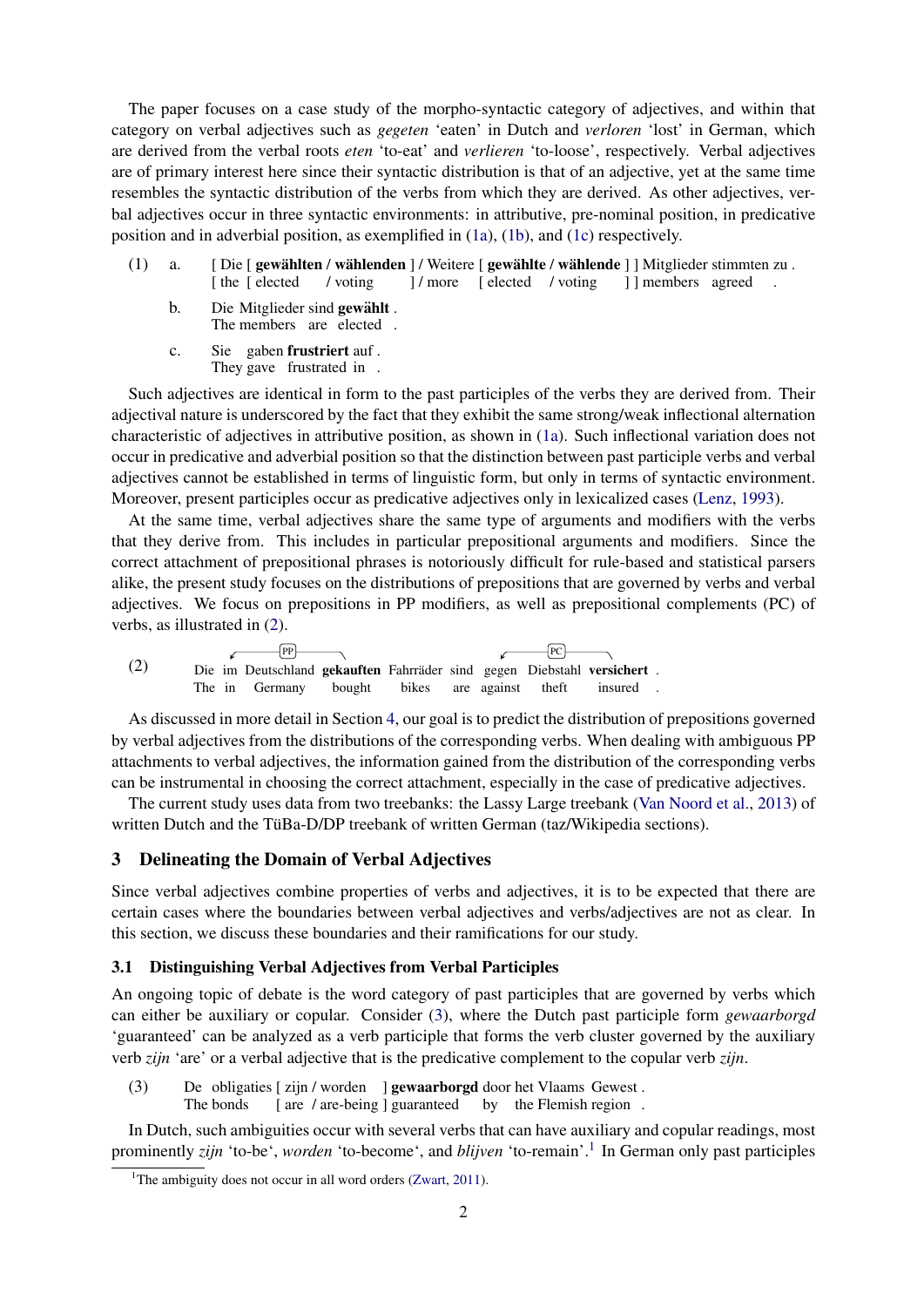governed by the verb *sein* 'to-be' (the so-called Zustandspassiv) are considered ambiguous. For the present work, we simply treat such participles as ambiguous and evaluate them as a separate set, as described in Section 4. 2

### 3.2 Deverbal Adjectives

Although verbal adjectives can be derived productively, they can undergo various degrees of lexicalization, which can result in changes in argument structure or semantics as consequences. We will refer to such adjectives as *deverbal adjectives*, and we use the term *verb-derived adjective* throughout this paper as a cover term for verbal and deverbal adjectives. Deverbal adjectives pose two interesting challenges for the present study: First, they can give rise to new senses of a surface form, along with corresponding shifts in distributions of prepositions. For example, the German adjective *geschlossen* in *geschlossene Gesellschaft* 'closed society' has diverged in meaning from the participle of the verb *schließen* (*geschlossen*). However, it is also possible to use *geschlossen* in its verbal sense such as in *geschlossene Tür* 'closed door'. These two senses are combined with different prepositions. For example, *die durch Klaus geschlossene Tur¨* 'the by Klaus closed door' is a plausible PP-modification, while *die durch Klaus geschlossene Gesellschaft* is not. Unfortunately, this problem cannot be solved without word sense disambiguation, which (paradoxically) relies on co-occurrence statistics. Consequently, in such cases we model the preposition distribution of all senses together.

Secondly, some forms have transformed morphologically and syntactically into full adjectives, while retaining co-occurrence preferences. For example, the Dutch adjective *onomkeerbare* 'irreversible' in (4a) derives from the verb *omkeren* 'to reverse'. The adjective *onomkeerbaar* still accepts the same PP modifier *wegens klimaatverandering* 'by climate-change' as the past participle *omgekeerd* 'reversed' (4b). As discussed in Section 4, we include such adjectives in our German data set tracing them back to their original verb lemma where possible.

- (4) a. . . . het wegens ... the because-of climate-change klimaatverandering **onomkeerbare** process van zeespiegelstijging ... irreversible process of sea-level-rise . . .
	- b. Het process van zeespiegelstijging kan wegens The process of sea-level-rise can because-of climate-change klimaatverandering niet omgekeerd worden. not reversed become .

### 4 Empirical Basis

To study the distribution of prepositions governed by verbs and verbal adjectives, we extract cooccurrences between (i) prepositions; and (ii) verbs and verbal adjectives from the treebanks for the two languages. As discussed in Section 2, we consider both prepositions in PP modifications as well as preposition complements of verbs. We investigate to what extent the preferences for particular prepositions are shared between a verb and a verbal adjective by using the preposition distribution of the verbal adjective as the reference distribution and the preposition distribution of the verb as a predictor. The particulars of this evaluation will be discussed in more detail in Section 5.

In order to obtain reliable probability distributions from co-occurrence counts, a large number of examples for each verb and verbal adjective is needed. Consequently, this study is conducted using large, machine-annotated treebanks. Such automatic annotations, of course, contain parsing errors, and PP attachment is one of the most frequent attachment errors (Kummerfeld et al., 2012; Mirroshandel et al., 2012; de Kok et al., 2017). However, it should be pointed out that there is far less ambiguity in the attachment of prepositions to verbal adjectives since there is usually no ambiguity in the case of PP modification of prenominal verbal adjective modifiers (see the PP attachment in (2)). For example, the parser of de Kok and Hinrichs (2016) attaches 84.47% of the prepositions that have an attributive adjective as their head correctly. Since verbal adjectives form the reference distribution in our experiments, we are evaluating against a set with fewer attachment errors than the average number of preposition attachment

 $2A$  more extensive discussion of this type of ambiguity in German can be found in Maienborn (2007). Zwart (2011) provides a more thorough discussion for the phenomenon in Dutch, and we refer to Bresnan (1980) and Levin and Rappaport (1986) for the analysis of adjectival passives in English.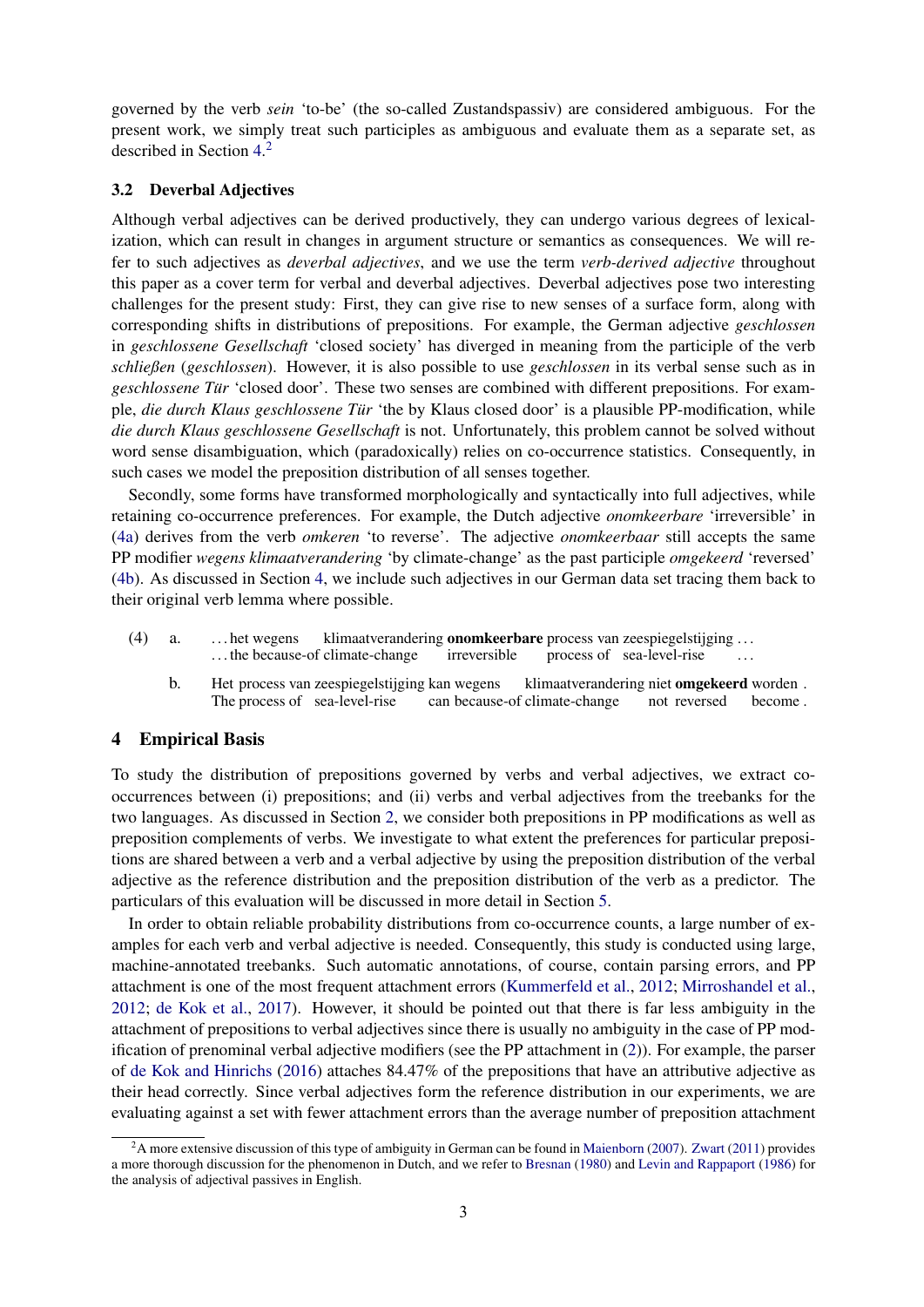errors. In the remainder of this section, we describe in more detail the Dutch and German data that is used in our study.

Dutch For our study of PP-modification of verbal adjectives in Dutch we use the Lassy Large treebank of written Dutch (Van Noord et al., 2013). Lassy Large consists of approximately 700 million words accross various text genres, including newspaper, medical, encyclopedic, and political texts. Each sentence in Lassy Large is syntactically annoted using the Alpino dependency parser (Van Noord, 2006).

The Alpino lexicon encodes adjectives that are derived from past and present participles using lexical tags that indicate their verbal origin. This information percolates to the feature structures and is available in the final XML serialization of the dependency structure. Consequently, verbal adjectives can be extracted using simple attribute-based queries over the Lassy treebank. The extraction is further accommodated by the fact that the Lassy treebank uses the verb infinitive as the lemma for a verbal adjective, as specified by the D-COI annotation guidelines (Van Eynde, 2005) that Lassy uses for tagging and lemmatization. Consequently, there is a one-to-one mapping of verbal adjectives to their corresponding verbs. Since infinitive modifications are considered to be verbs in Alpino, we do not include them in the present study.

We extract verbs and verbal adjectives and the prepositions that they govern with one of the following three dependency relations: (i) prepositional phrase modification (*pp/mod*); (ii) preposition complements (*pp/pc*); and (iii) locative/directional complements (*pp/ld*). For prenominal modifiers, we include modifications using both the categories *ap* and *ppart*. In the extraction, we also consider prepositions that are multi-word units (such as *ten aanzien van* 'with regards to'), multi-headed prepositions, and reentrancies in the dependency structure.

German For our study of PP-modification in German, we extract the relevant data from two sections of the TuBa-D/DP treebank. The first section consists of articles from the German newspaper taz from ¨ the period 1986 to 2009 (393.7 million tokens and 28.9 million sentences). The second is based on the German Wikipedia dump of January 1, 2017 (747.7 million tokens and 40.2 million sentences). Both treebanks were annotated using the parser of de Kok and Hinrichs (2016) and then lemmatized using the SepVerb lemmatizer (de Kok, 2014).

In our study, we consider prepositions in (i) prepositional phrase modifications (*PP*) and (ii) prepositional complements *(OBJP)*, along with their respective verb or verbal adjective governor. In contrast to the Dutch treebank where lexical tags indicate an adjective's verbal origin, such information was not available for the German adjectives. In the German treebank, verbal adjectives are lemmatized to their adjective lemmas. For example, *beschrifteter* 'labeled' is lemmatized to *beschriftet* 'labeled'. Therefore, all adjectives are analyzed by the SMOR morphological analyzer (Schmid et al., 2004) in order to detect verbal components in the adjectives. When the SMOR analysis of an adjective reveals components that imply a verbal reading, the forms are labeled as *verb-derived* in the treebank. In addition, the corresponding base verb lemma is reconstructed from the analysis.

In contrast to the Dutch data, the availability of a wide-coverage morphological analyzer has also made it possible to include many adjectives that have transitioned from verbal adjectives to full adjectives in the data set. For instance, the adjective *unbegrenzbar* 'illimitable' is recognized as a verb-derived adjective and lemmatized to the corresponding verb base form *begrenzen* 'to limit'.

Set partitioning As discussed in Section 3, there is an ambiguity between the verbal and adjectival analyses of participles when the participle is governed by a verb form that can both be auxiliary and copular. For this reason, we create three different co-occurrence sets for both Dutch and German: (i) the confusion set of verbs and verbal adjectives that are in such ambiguous positions; (ii) the set of verbs that are not in such ambiguous positions; and (iii) the set of verbal adjectives that are not in such ambiguous positions.

### 5 Experiments

The goal of our experiments is to test our thesis that there are distributional regularities between verbal adjectives and their corresponding verbs. As motivated in Section 2, we will look at co-occurrences with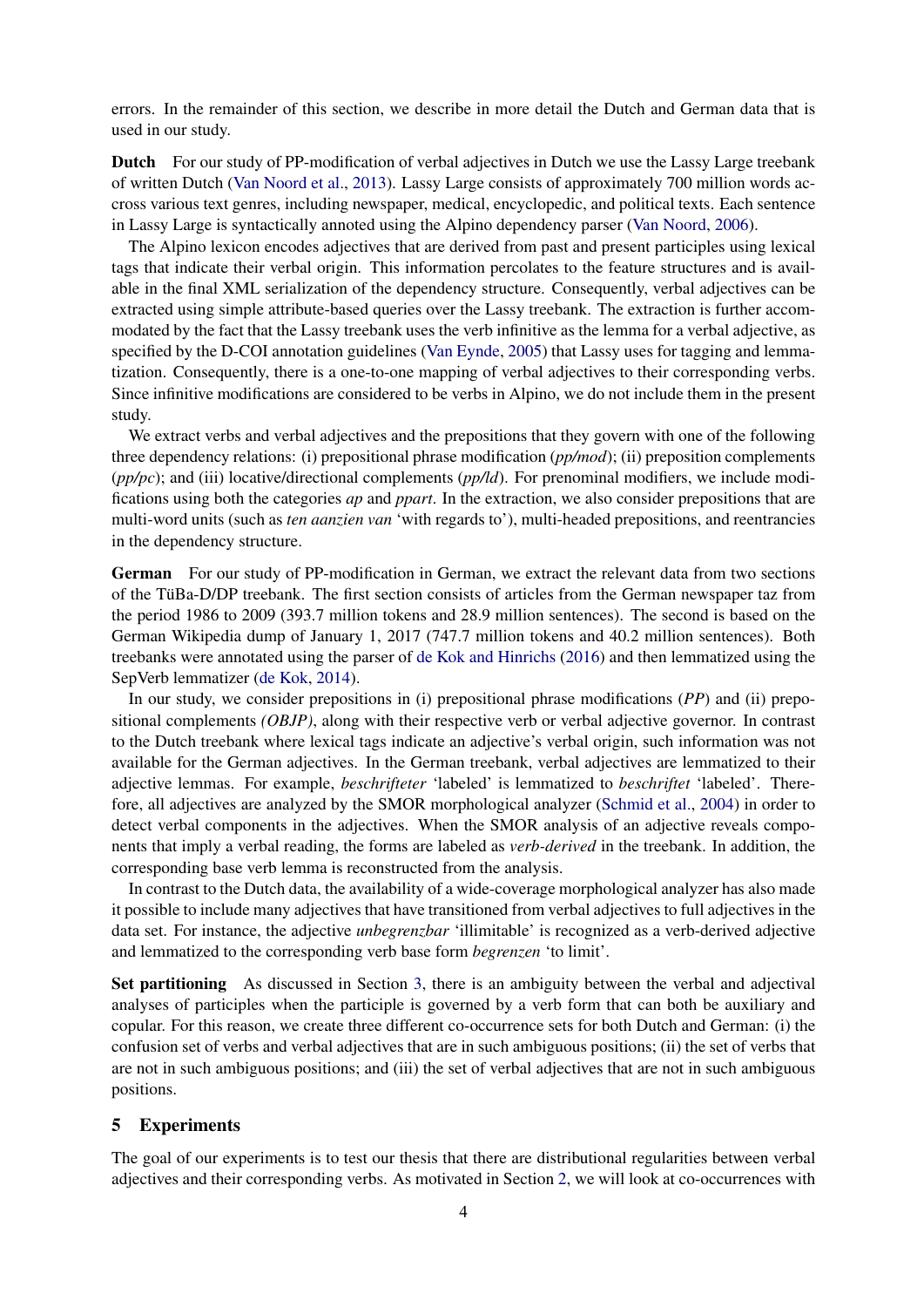prepositions in particular. In our experiments, we will use *relative entropy* (Kullback-Leibler divergence) to determine how much a distribution  $O$  diverges from a reference distribution  $P$  (Equation 1).

$$
D(P \parallel Q) = \sum_{i} P(i) \lg \frac{P(i)}{Q(i)} \tag{1}
$$

The relative entropy estimates the expected number of additional bits that is required when a sample of P is encoded using a code optimized for  $Q$  rather than  $P$ . The divergence is zero when the two distributions are identical.

For each subset (Section 4) of our dataset, we estimate a probability distribution  $P^*(p|v)$  using maximum likelihood estimation, where p is the preposition, v the verb lemma, and  $count(v, p)$  the number of times  $v$  governs  $p$  with a prepositional phrase or prepositional complement relation in the data set (Equation 2). $3$ 

$$
P^*(p|v) = \frac{\text{count}(v, p)}{\sum_{p^{\#}} \text{count}(v, p^{\#})}
$$
(2)

The relative entropy for a conditional distribution is the (possibly weighted) average of relative entropies of verbs (Equation 3). However, the average relative entropy obscures the differences in relative entropy between frequent and infrequent lemmas. Instead, we sort verbal lemmas by their frequency in the set from which  $P$  derives. We then plot the moving average of maximally 500 lemmas in frequency order.<sup>4</sup> The resulting graph shows the change in relative entropy as the lemmas become more rare.

$$
D(P \parallel Q) = \sum_{v} P(v) \sum_{p} P(p|v) \lg \frac{P(p|v)}{Q(p|v)}
$$
\n
$$
(3)
$$

We perform four experiments in total, computing the divergences in Table 1. In each experiment, the verbal adjective set is used as the reference distribution P. This is motivated by the fact that verbal adjectives have fewer PP attachment ambiguities and thus serve as a better reference distribution. Furthermore, since verbs are often far more frequent than verbal adjectives, one would typically want to predict the co-occurrences of a verbal adjective.

| Set for $P$                                      | Set for $Q$    |
|--------------------------------------------------|----------------|
| Verbal adjectives (Dutch)                        | Verbs (Dutch)  |
| Verbal adjectives (German)                       | Verbs (German) |
| Ambiguous verbal adjectives/participles (Dutch)  | Verbs (Dutch)  |
| Ambiguous verbal adjectives/participles (German) | Verbs (German) |

Table 1: The four different pairs of distributions that are evaluated.

We only consider lemmas which occur at least 50 times in each of the paired sets of Table 1. Work on word embeddings has shown that a reasonable number of occurrences is required to get a reliable sample of the contexts in which a word occurs. Consequently, low-frequency words are typically discarded (Collobert et al., 2011; Pennington et al., 2014).

As mentioned before in Section 4 the set of prepositions we consider includes, besides the simplex prepositions in each language, also multi-word units, multi-headed prepositions, etc. The resulting sets of prepositions over which the distributions are computed is relatively large: 1060 prepositions for Dutch and 10,665 prepositions for German. The large proliferation of prepositions has two causes: (i) different spelling variations of prepositions (e.g. *voor* 'for' is sometimes emphasized as *vo*'*or*); and (ii) errors

 $3$ Note that including verbs that do not govern a preposition in the denominator would result in an improper probability distribution, since then  $\sum_{p} P^*(p|v) \neq 1$ . However, the observation made by one reviewer - that they may need to be counted - leads to an interesting question: Do some verbs have a stronger tendency to be modified by prepositional phrases than others, and are these tendencies shared by verbs and their corresponding verb-derived adjectives?

<sup>&</sup>lt;sup>4</sup>The use of the raw data points results in very uneven graphs.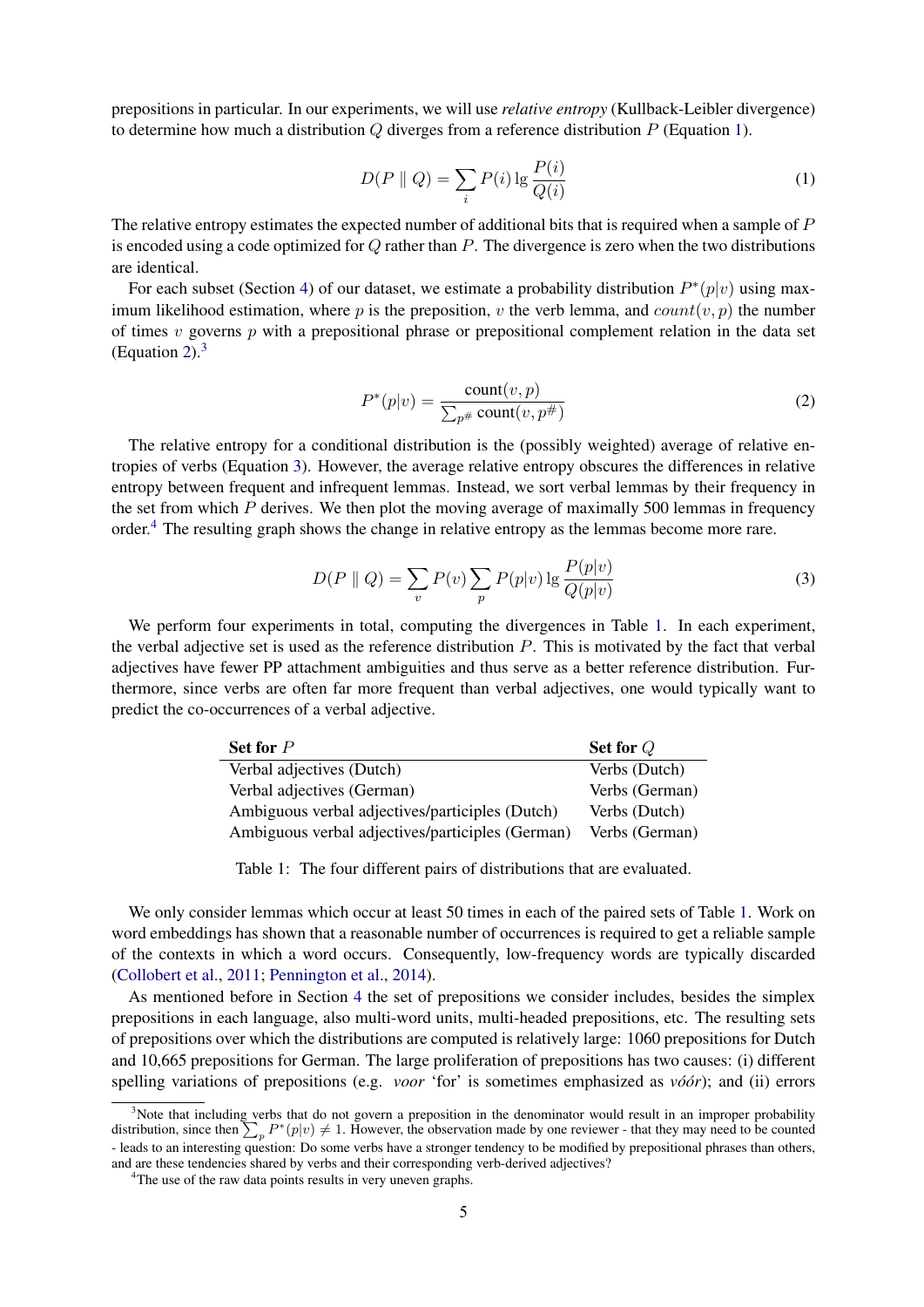caused by the automatic annotation. However, since the large majority of prepositions are in the long tail, they have virtually no bearing on the evaluation.<sup>5</sup>

Unconditional model We compare the verb-based distributions with a baseline model that computes unconditional preposition probabilities over a verb set  $Q_u(p)$  (Equation 4).

$$
Q_u(p) = \frac{\sum_{v^{\#}} count(v^{\#}, p)}{\sum_{v^{\#}, p^{\#}} count(v^{\#}, p^{\#})}
$$
\n(4)

Mixture model Since the adjective sets contain deverbal adjectives, we expect the verb models to overestimate the probabilities of prepositions that co-occur with the verbal reading of the adjective. For example, consider the adjective *geschlossen* 'closed' that is discussed in Section 3.2. Because the verb set only contains the verbal reading of *geschlossen*, it will underestimate the probabilities of prepositions that co-occur with the deverbal reading of *geschlossen*. To smoothen the distribution of the verb model, we also introduce a mixture model  $Q_m(p|v)$  that combines the verb and unconditional models (Equation 5).

$$
Q_m(p|v) = \frac{Q(p|v) + Q_u(p)}{2}
$$
 (5)

In the following section, we report and discuss the results for the experiments described in this section.

#### 6 Main Results and Implications for Computational Modeling

The main result of our experiments is that verbs and verbal adjectives share significant distributional regularities. This permits the distribution of prepositions for verbal adjectives to be reliably predicted using the preposition distributions of their corresponding verbal lemmas. Figure 1a shows, on the Y-axis, the relative entropy of the three different variants of verb-based distributions (introduced in Section 5) and the reference verbal adjective distribution for Dutch. Aside from a small subset of highly frequent verbal adjectives, the verb distribution (red) turns out to be the best predictor of the verbal adjective distribution. For the more infrequent lemmas, however, the performance of the verb model converges towards the performance of the more general mixture model (blue).

Figure 1b presents the same analysis using the German data. The general trend is the same for both Dutch and German: the verb distribution is the best for modeling frequent verbal adjectives (the first 800-900 lemmas).<sup>6</sup> The mixture distribution provides a surprisingly stable approximation, even as the frequency of the verbal adjectives decreases. In both languages the verb and mixture models outperform the unconditional model baseline (black).



Figure 1: Prediction of prepositions attached to verbal adjectives.

 $5$ Only 347 of the Dutch prepositions and 690 of the German prepositions occur at least 50 times in our datasets. <sup>6</sup>The large difference in the number of verbal adjectives in Dutch and German is cause by the fact that for German we also consider verb-derived adjectives like *unbegrenzbar* 'illimitable', see Section 4. These are not considered for Dutch.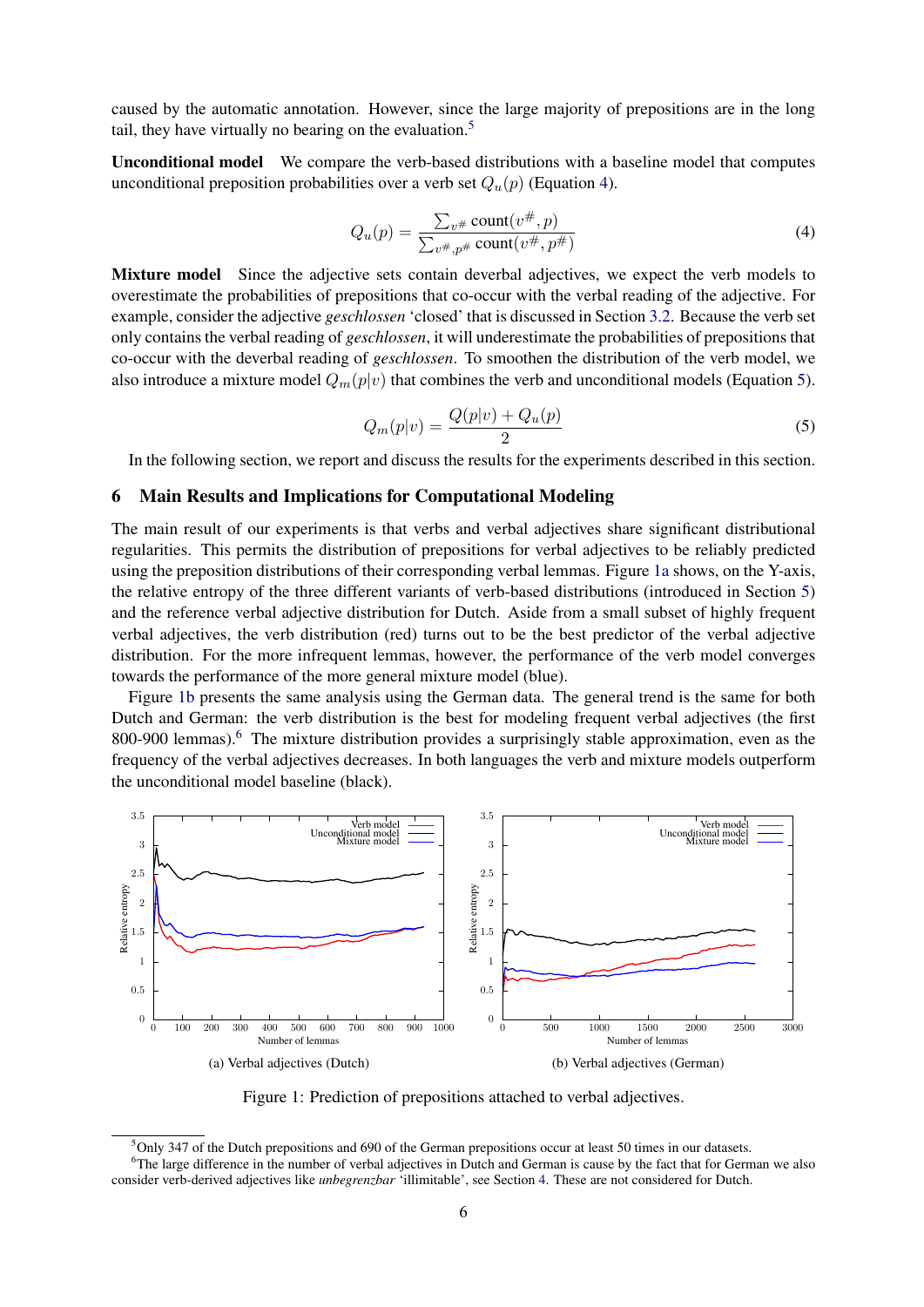

Figure 2: Prediction of prepositions attached to ambiguous verbal adjectives/participles.

Figures 2a and 2b display the relative entropy values obtained by the verb, mixture and unconditional models with respect to the distribution of ambiguous verbal adjectives/participles. The graphs show similar trends as in the unambiguous verbal adjectives case.<sup>7</sup>

To conclude, the case study has shown that there is a significant overlap in the syntagmatic distribution of different morphosyntactic realizations of a verb lemma. To be able to exploit this overlap in distributional and computational modeling, it is crucial that different morphosyntactic realizations of a lexical root are linked to the same lemma. The utility of incorporating sub-word information in distributional modeling has already been recognized and led to the development of character-based representations. However, these representations have been largely constructed on the basis of small supervised training sets. Such small training sets only contain a limited vocabulary, giving representation learners little opportunity to learn the similarities that exist between different morphological realizations of a verbal lemma. As shown by our study, reliable distributions require a reasonably large sample of co-occurrences, which is not provided by such small data sets. The performance of the verb model deteriorates as the number of available samples decreases. In preliminary work, we have seen that a fairly large sample is needed to faithfully model the underlying distribution.

#### 7 Implications for Treebanking

Our study of distributional regularities of verbs and verbal adjectives has shown that treebanks have the potential to contribute to models with good generalization behavior. However, discovering such regularities is greatly helped by providing the necessary annotations in the treebank. In this section, we give a brief overview of which annotations are particularly relevant to the analysis of verbs and verbal adjectives.

To estimate co-occurrence distributions of verb lemmas and words that enter a dependency relation with them, the verbal and adjectival occurrences of each verb should be annotated with the verbal lemma in a treebank. Even though many treebanks annotate tokens with their lemmas, verbal adjectives are typically lemmatized to their adjectival lemma and not their verbal lemma (see Section 4). In addition, it would be useful if treebanks annotated forms that have fully transitioned into adjectives with their original verb lemma as well.

Another annotation that would have been useful to our study, would be a lexical attribute that indicates whether a verb-derived adjective has a verbal or a deverbal reading. This is particularly useful in cases where verbal and deverbal readings have the same surface form, such as the adjective *geschlossen* that was discussed in Section 3.2. Separation of the verbal readings from the deverbal readings would make it possible to only rely on the verb distribution for predicting the co-occurrences of verbal adjectives.

<sup>&</sup>lt;sup>7</sup> For the Dutch dataset, the ambiguous verbal adjectives/participles make up 17.05% of the dataset, compared to only 3.49% ambiguous cases for German. The reason is that Dutch has several verbs that have both auxiliary and copular readings, while in German only *sein* 'to-be' can be ambiguous (see Section 3.1).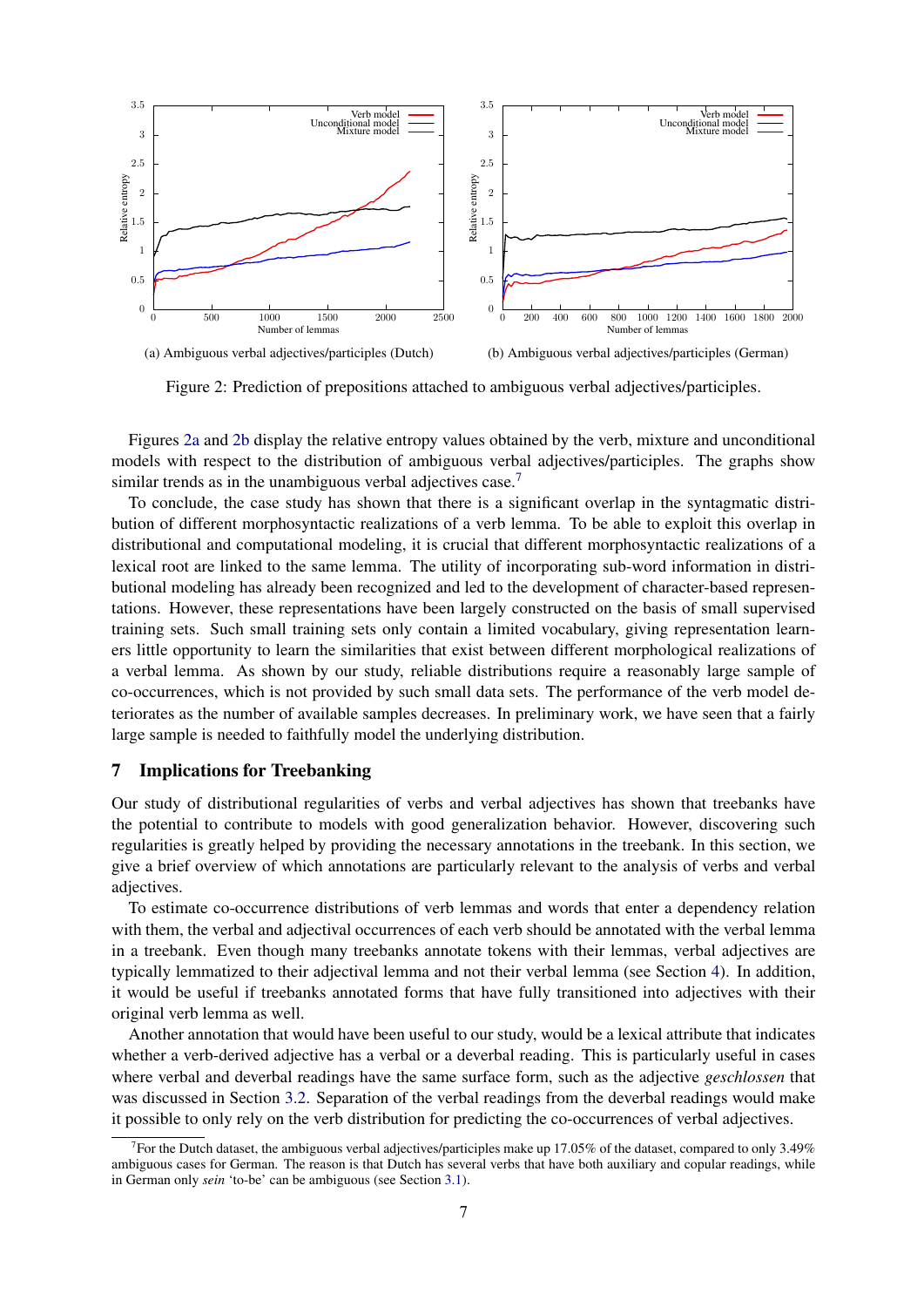Finally, the extraction of verb and preposition co-occurrences for German was hampered by the annotation of prepositional phrase conjunctions and verb conjunctions. The dependency annotation guidelines (Foth, 2006) use shallow analyses of conjunctions, including PP conjunctions, such the one in (5a). A deeper structure needs to be constructed to infer that the second occurrence of the preposition *über* 'about' is also governed by *ärgert* 'agitates'. Conversely, a prepositional phrase can be governed by more than one verb or verbal adjective, as shown in (5b). However, such annotations are not possible in the German treebank that we used, since the annotation guidelines adhere to the single-headedness principle. Deeper annotations, such as those provided in the Lassy Large treebank - which was automatically annotated using the Alpino parser for Dutch (Van Noord, 2006) - help tremendously in exhaustive co-occurrence extraction.



#### Acknowledgments

Financial support for the research reported in this paper was provided by the German Research Foundation (DFG) as part of the Collaborative Research Center "The Construction of Meaning" (SFB 833), project A3.

#### References

- Joan Wanda Bresnan. 1980. *The passive in lexical theory*. Massachusetts Institute of Technology, Center for Cognitive Science.
- Noam Chomsky. 1970. Remarks on Nominalization. In Roderick A. Jacobs and Peter S. Rosenbaum, editors, *Readings in English Transformational Grammar*. Ginn, Boston, pages 184–221.
- Ronan Collobert, Jason Weston, Léon Bottou, Michael Karlen, Koray Kavukcuoglu, and Pavel Kuksa. 2011. Natural Language Processing (almost) From Scratch. *Journal of Machine Learning Research* 12(Aug):2493–2537.
- Daniël de Kok. 2014. TüBa-D/W: a large dependency treebank for German. In *Proceedings of the 13th International Workshop on Treebanks and Linguistic Theories*. Tubingen, Germany, pages 271–278. ¨
- Daniël de Kok and Erhard Hinrichs. 2016. Transition-based dependency parsing with topological fields. In *Proceedings of the 54th Annual Meeting of the Association for Computational Linguistics (Volume 2: Short Papers)*. Association for Computational Linguistics, Berlin, Germany, pages 1–7. http://anthology.aclweb.org/P16-2001.
- Daniël de Kok, Jianqiang Ma, Corina Dima, and Erhard Hinrichs. 2017. PP Attachment: Where do We Stand? In *Proceedings of the 15th Conference of the European Chapter of the Association for Computational Linguistics (EACL): Volume 2, Short Papers*. Valencia, Spain, pages 311–317. http://www.aclweb.org/anthology/E17-2050.
- John Rupert Firth. 1957. A synopsis of linguistic theory 1930-1955. In *Studies in Linguistic Analysis (special volume of the Philological Society)*. The Philological Society, Oxford, pages 1–32.
- Kilian A. Foth. 2006. Eine Umfassende Constraint-Dependenz-Grammatik Des Deutschen .
- Dale Gerdemann. 1994. Complement Inheritance as Subcategorization Inheritance. In John Nerbonne, Carl Pollard, and Klaus Netter, editors, *German in Head-Driven Phrase Structure Grammar*. Center for Study of Language and Information: Stanford University, CSLI Lecture Notes, pages 341–363.

Zelig Harris. 1951. *Methods in Structural Linguistics*. University of Chicago Press: Chicago.

Jonathan K. Kummerfeld, David Hall, James R. Curran, and Dan Klein. 2012. Parser showdown at the Wall Street corral: An empirical investigation of error types in parser output. In *Proceedings of the 2012 Joint Conference on Empirical Methods in Natural Language Processing and Computational Natural Language Learning*. Association for Computational Linguistics, Jeju Island, Korea, pages 1048–1059. http://www.aclweb.org/anthology/D12-1096.